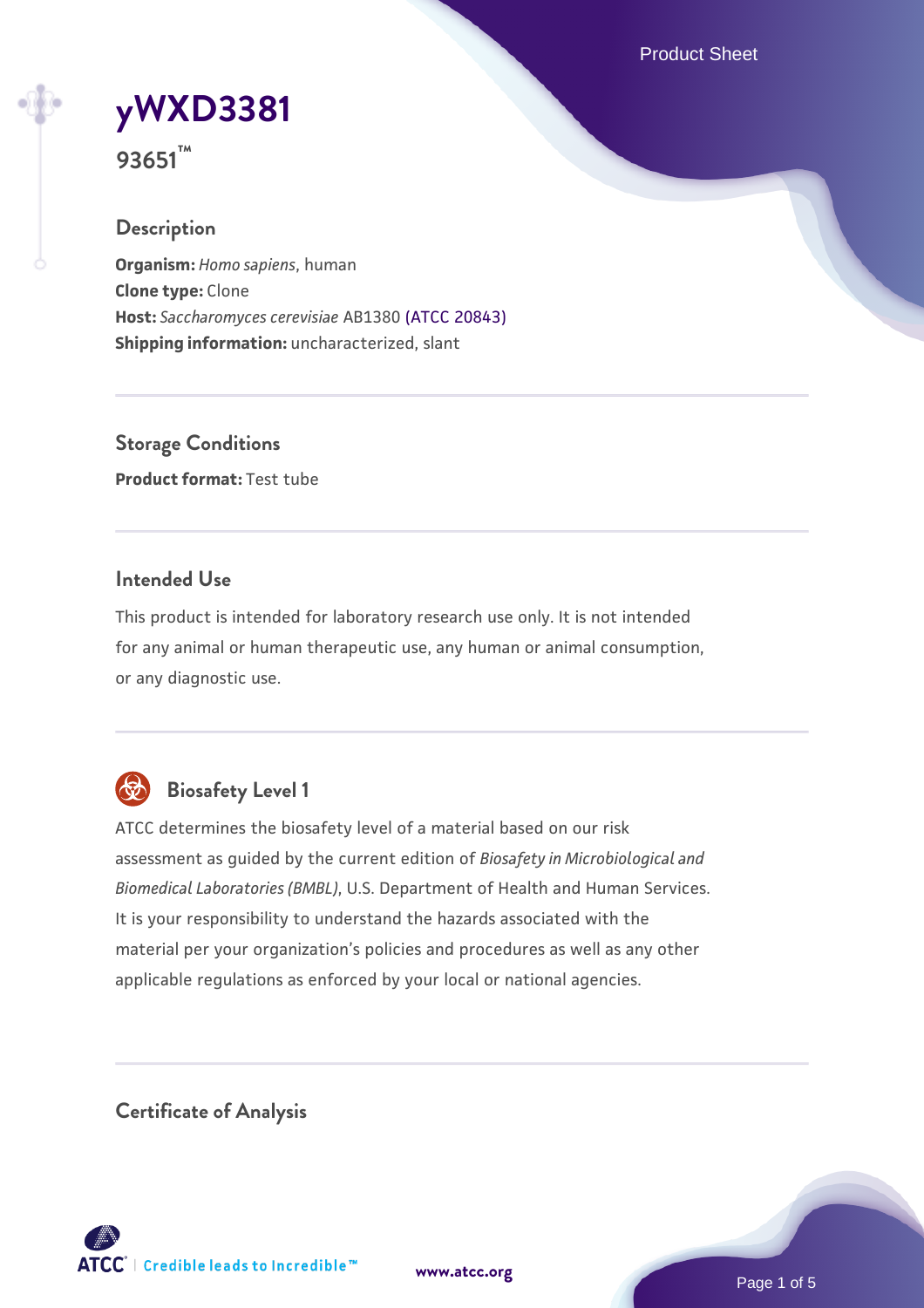## **[yWXD3381](https://www.atcc.org/products/93651)** Product Sheet **93651**

For batch-specific test results, refer to the applicable certificate of analysis that can be found at www.atcc.org.

## **Insert Information**

**Type of DNA:** genomic **Genome:** Homo sapiens **Chromosome:** X **Gene name:** DNA Segment, single copy **Gene product:** DNA Segment, single copy **Contains complete coding sequence:** Unknown

## **Vector Information**

**Vector name:** unknown **Type of vector:** YAC **Markers:** SUP4; URA3; TRP1

## **Growth Conditions**

**Medium:**  [ATCC Medium 1245: YEPD](https://www.atcc.org/-/media/product-assets/documents/microbial-media-formulations/1/2/4/5/atcc-medium-1245.pdf?rev=705ca55d1b6f490a808a965d5c072196) **Temperature:** 30°C

#### **Notes**

More information may be available from ATCC (http://www.atcc.org or 703- 365-2620).

## **Material Citation**



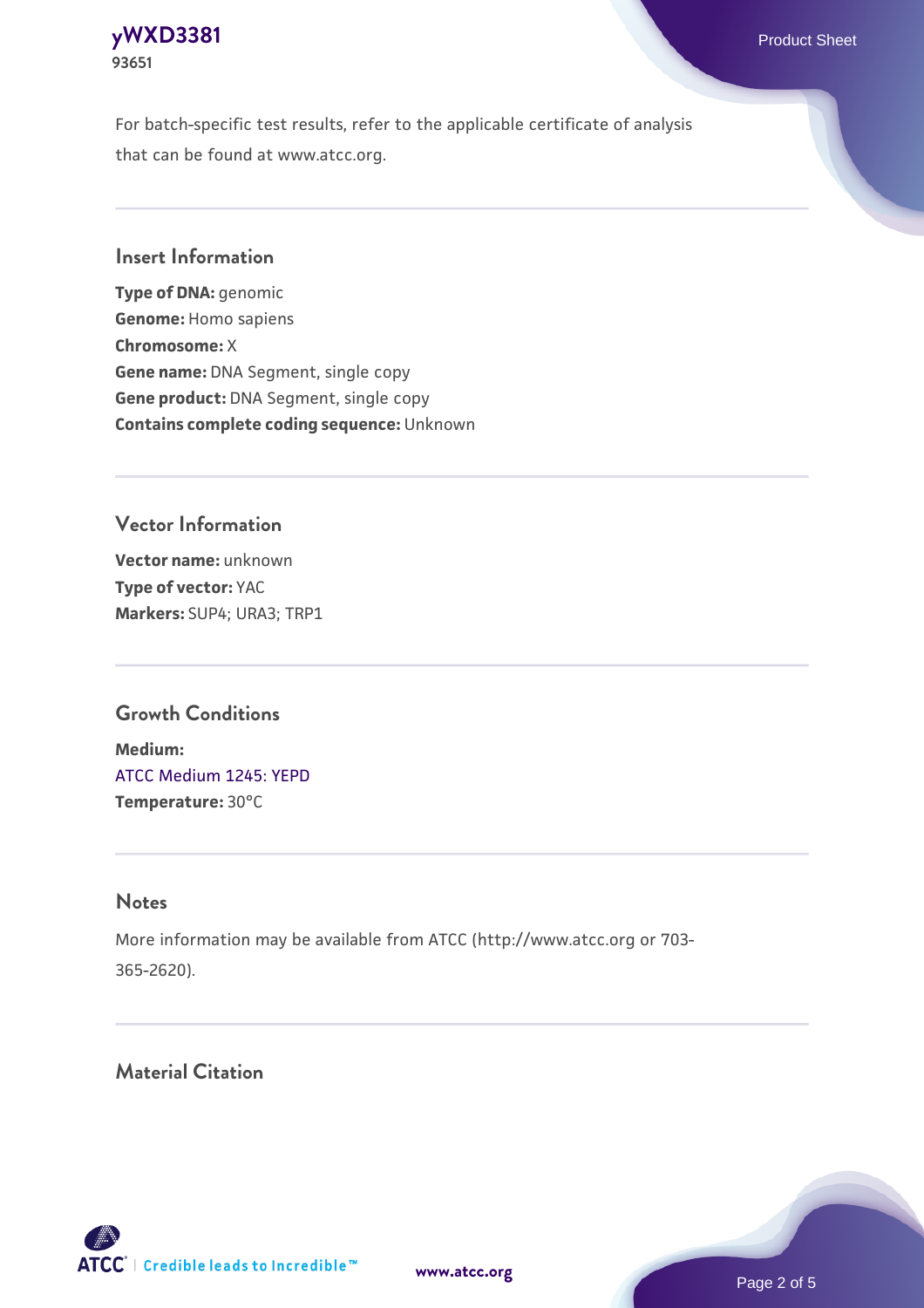#### **[yWXD3381](https://www.atcc.org/products/93651)** Product Sheet **93651**

If use of this material results in a scientific publication, please cite the material in the following manner: yWXD3381 (ATCC 93651)

#### **References**

References and other information relating to this material are available at www.atcc.org.

## **Warranty**

The product is provided 'AS IS' and the viability of  $ATCC<sup>®</sup>$  products is warranted for 30 days from the date of shipment, provided that the customer has stored and handled the product according to the information included on the product information sheet, website, and Certificate of Analysis. For living cultures, ATCC lists the media formulation and reagents that have been found to be effective for the product. While other unspecified media and reagents may also produce satisfactory results, a change in the ATCC and/or depositor-recommended protocols may affect the recovery, growth, and/or function of the product. If an alternative medium formulation or reagent is used, the ATCC warranty for viability is no longer valid. Except as expressly set forth herein, no other warranties of any kind are provided, express or implied, including, but not limited to, any implied warranties of merchantability, fitness for a particular purpose, manufacture according to cGMP standards, typicality, safety, accuracy, and/or noninfringement.

#### **Disclaimers**

This product is intended for laboratory research use only. It is not intended for any animal or human therapeutic use, any human or animal consumption,

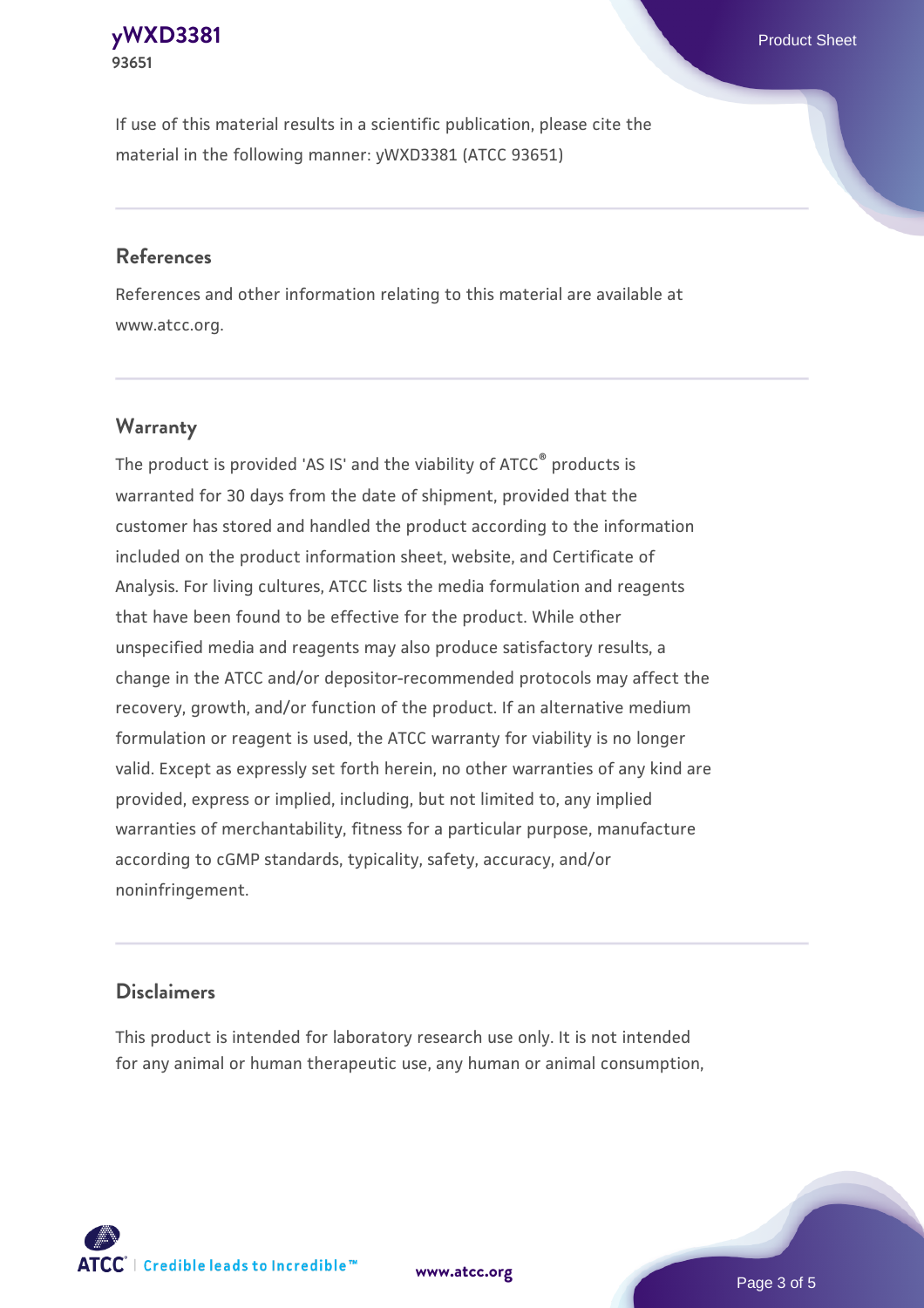**[yWXD3381](https://www.atcc.org/products/93651)** Product Sheet **93651**

or any diagnostic use. Any proposed commercial use is prohibited without a license from ATCC.

While ATCC uses reasonable efforts to include accurate and up-to-date information on this product sheet, ATCC makes no warranties or representations as to its accuracy. Citations from scientific literature and patents are provided for informational purposes only. ATCC does not warrant that such information has been confirmed to be accurate or complete and the customer bears the sole responsibility of confirming the accuracy and completeness of any such information.

This product is sent on the condition that the customer is responsible for and assumes all risk and responsibility in connection with the receipt, handling, storage, disposal, and use of the ATCC product including without limitation taking all appropriate safety and handling precautions to minimize health or environmental risk. As a condition of receiving the material, the customer agrees that any activity undertaken with the ATCC product and any progeny or modifications will be conducted in compliance with all applicable laws, regulations, and guidelines. This product is provided 'AS IS' with no representations or warranties whatsoever except as expressly set forth herein and in no event shall ATCC, its parents, subsidiaries, directors, officers, agents, employees, assigns, successors, and affiliates be liable for indirect, special, incidental, or consequential damages of any kind in connection with or arising out of the customer's use of the product. While reasonable effort is made to ensure authenticity and reliability of materials on deposit, ATCC is not liable for damages arising from the misidentification or misrepresentation of such materials.

Please see the material transfer agreement (MTA) for further details regarding the use of this product. The MTA is available at www.atcc.org.

#### **Copyright and Trademark Information**

© ATCC 2021. All rights reserved.

ATCC is a registered trademark of the American Type Culture Collection.



**[www.atcc.org](http://www.atcc.org)**